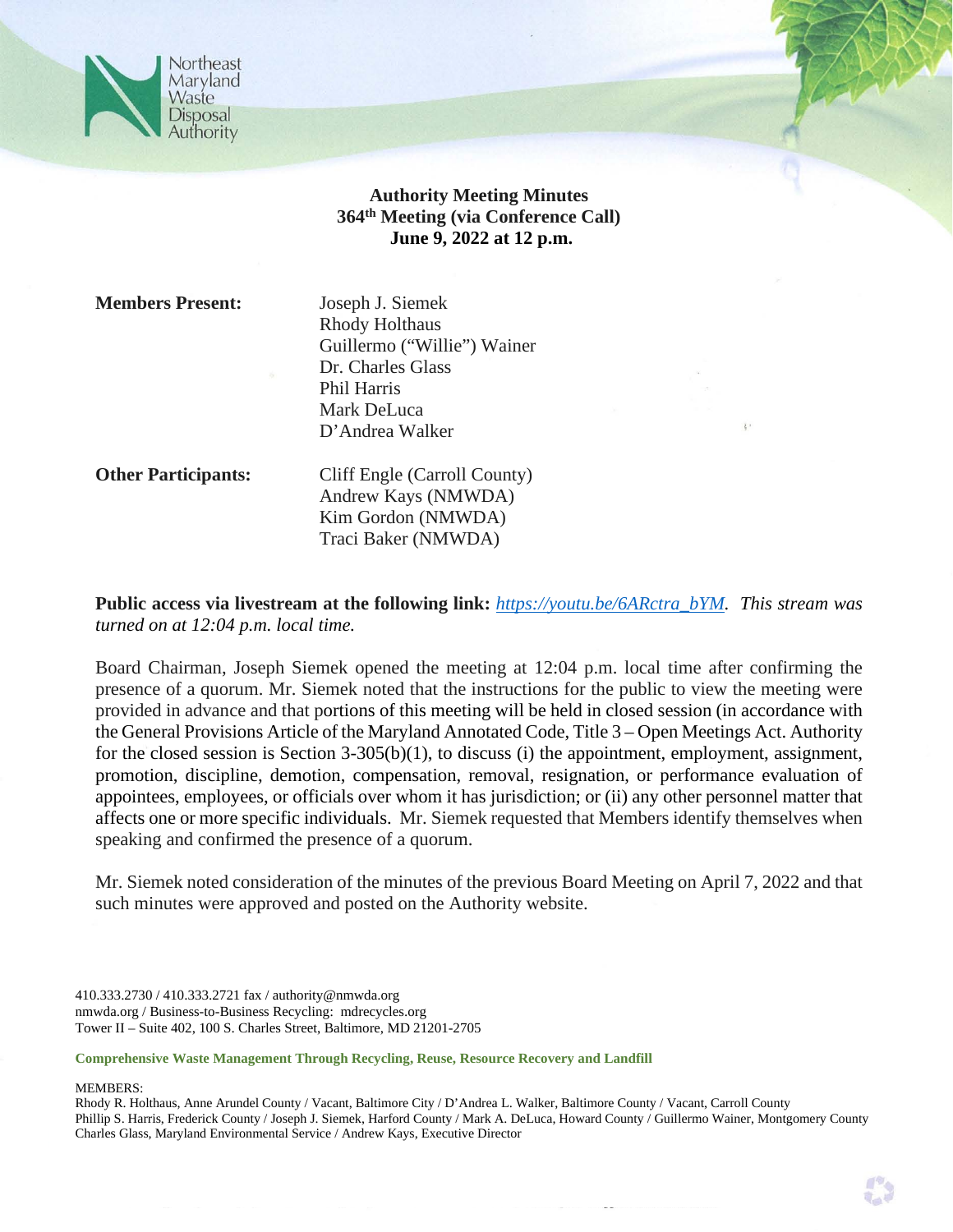## **ACTION ITEM NO. 2022-3-1 – Montgomery County Construction Contractor Services Contract Award for the Gude Landfill Remediation Project**

A motion was made by Charles Glass and seconded by Mark DeLuca to approve this item.

Andrew Kays noted that the Source of Funding for this effort will be a Montgomery County (the "County") Purchase Order, explaining that the County has been working with the Maryland Department of the Environment ("MDE") under a Consent Order agreement to address certain concerns and potential impacts at the Gude Landfill ("Landfill") located in Montgomery County, Rockville, Maryland. The County and Authority collaborated on the development of a Request for Proposals ("RFP") for the last of three separate contracts for the implementation of the Corrective Measures and conceptual development of potential land uses at the Landfill.

Mr. Kays further explained that on October 4, 2021, the Authority, on behalf of the County and under direction from the County, requested submissions of proposals by certain qualified remediation construction contractor firms or construction contractor teams (the "Construction Contractor" or "Offeror") to provide the remediation construction services required for the construction of the MDE-approved Corrective Measures at the Gude Landfill in Rockville, Maryland. The qualified firms participated in the earlier RFQ process. As a result of the Request of Proposals for phase two of the procurement, the final contract will require that the selected Offeror meet County Minority, Female, and Disabled-Owned Businesses (MFD) Program and living wage requirements.

In alphabetical order, the three firms deemed qualified to move on to the proposal stage were:

- Allan Myers and Hallaton
- Harnden Group
- Ryan Inc.

Addenda were issued to the three firms on the following dates:

- 1. October 4, 2021, technical updates and revised details to the drawing set were issued with the RFP
- 2. October 21, 2021, technical and contract updates
- 3. November 15, 2021, revised submittal date and technical updates
- 4. November 18, 2021, additional site visit dates and technical updates
- 5. December 17, 2021, revised submittal date and technical updates
- 6. January 4, 2022, technical updates and response to contract term inquiries

Mr. Kays noted that on February 21, 2022, Ryan Inc. withdrew from further consideration citing another recent contract award. Further clarification requests were sent to Allan Myers and Hallaton, and the Harnden Group, each separately, on February 25, 2022 for the March 1, 2022 submission. Both firms submitted responses to the February 14, 2022 clarification request by the required closing time on March 1, 2022.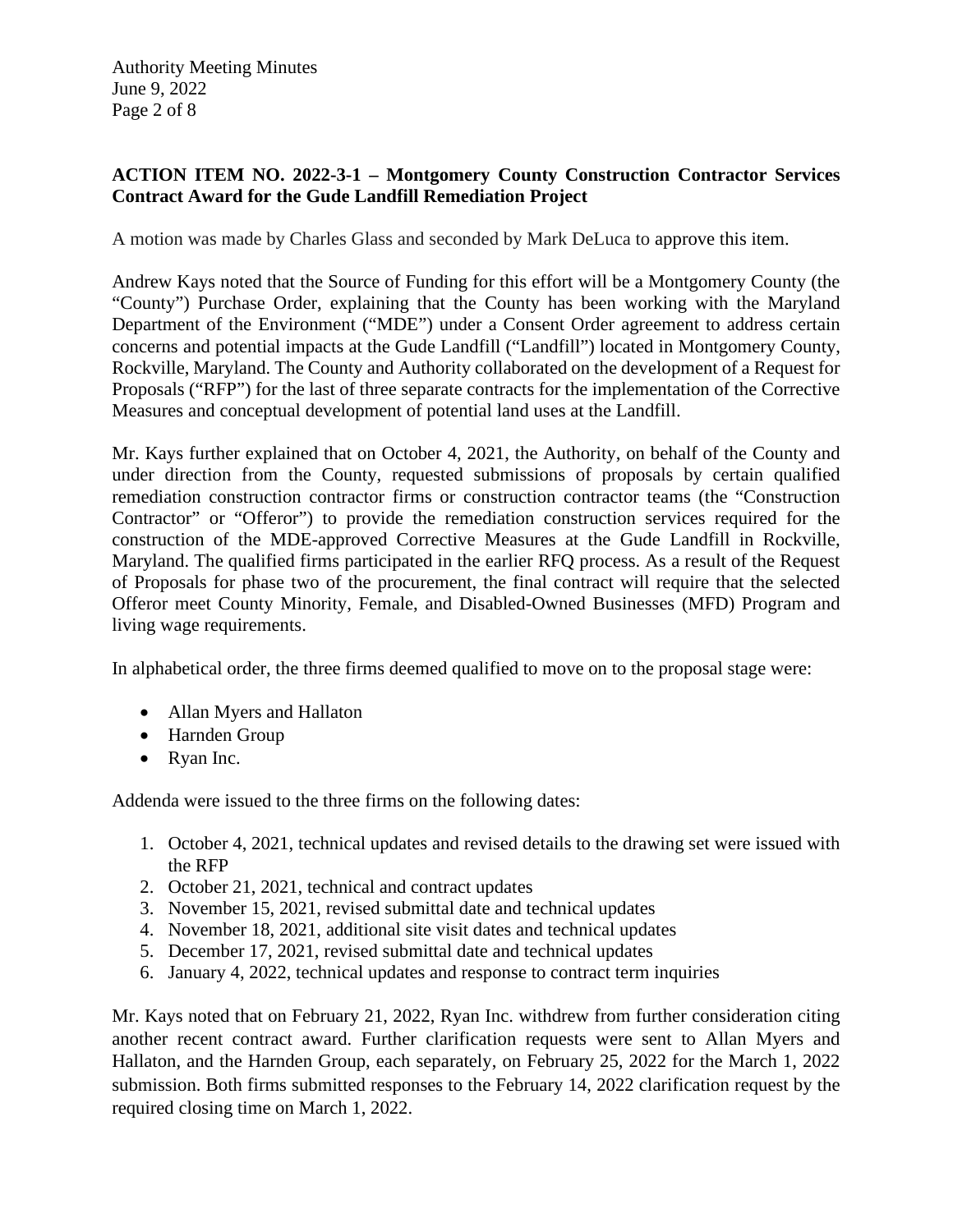Authority Meeting Minutes June 9, 2022 Page 3 of 8

The Authority, County, DE (Design Engineer) and CME (Construction Management Engineer) conducted interviews for the project with each firm, separately, on March 15, 2022. Following the interviews, the Review Team and the Authority prepared and issued clarifications and Best and Final Offer Requests to each firm on March 28, 2022.

Final clarifications from the remaining firms were received by the required closing time on April 21, 2022.

Both firms provided complete proposals that met the requirements of the RFQ and RFP, including the County's required MFD program participation percentages. Each firm demonstrated an ability to perform the Work as outlined in the County approved specifications. The Review Team used the evaluation criteria from the RFP in the review deliberations.

- 1. Compliance and standing with licenses, statements, certifications, and disclosures.
- 2. Demonstrated ability / methodology to meet potential federal, state, and local MBE/WBE requirements (21%). Extent and quality of the proposed participation of minority firms and/or individuals.
- 3. Qualifications and Experience of the Offeror as presented in the Representative Projects.
- 4. Qualifications and Experience of the Offeror as presented in the Key Personnel Matrix and Resumes.
- 5. The clarity, completeness and responsiveness of the written proposal and the sequence of work plan, and oral presentations (which were required).
- 6. Price.
- 7. Comprehensive Best Value Considerations.

Mr. Kays explained that the overall proposal from Allan Myers was better, when factoring in the detail, experience on larger projects and levels of surety on the MFD (required portion) of the project. Harnden is significantly less expensive up front but hedged on the potential increases. Allan Myers is more expensive but talked about working towards the best solution. Allan Myers has the financial stability to be able to cover expenses that might be a change order for Harnden. Allan Myers offered support for Community Outreach Program and proposed a vertically integrated management approach to complete the project. The pricing information for the two firms is set forth below.

| <b>Price Source</b>           | <b>Total Price</b><br>\$53,766,502 |  |
|-------------------------------|------------------------------------|--|
| Engineer's Estimate           |                                    |  |
| Allen Myers + Hallaton        | \$55,377,777                       |  |
| \$48,227,334<br>Harnden Group |                                    |  |

Staff requests approval to enter into the construction services contract substantially in the form of provided to the Board, inclusive of the 100% design drawings and project manual and all relevant permits, as reviewed and approved by the appropriate regulatory bodies, be made to Allan Myers + Hallaton, subject to final written approval by Montgomery County.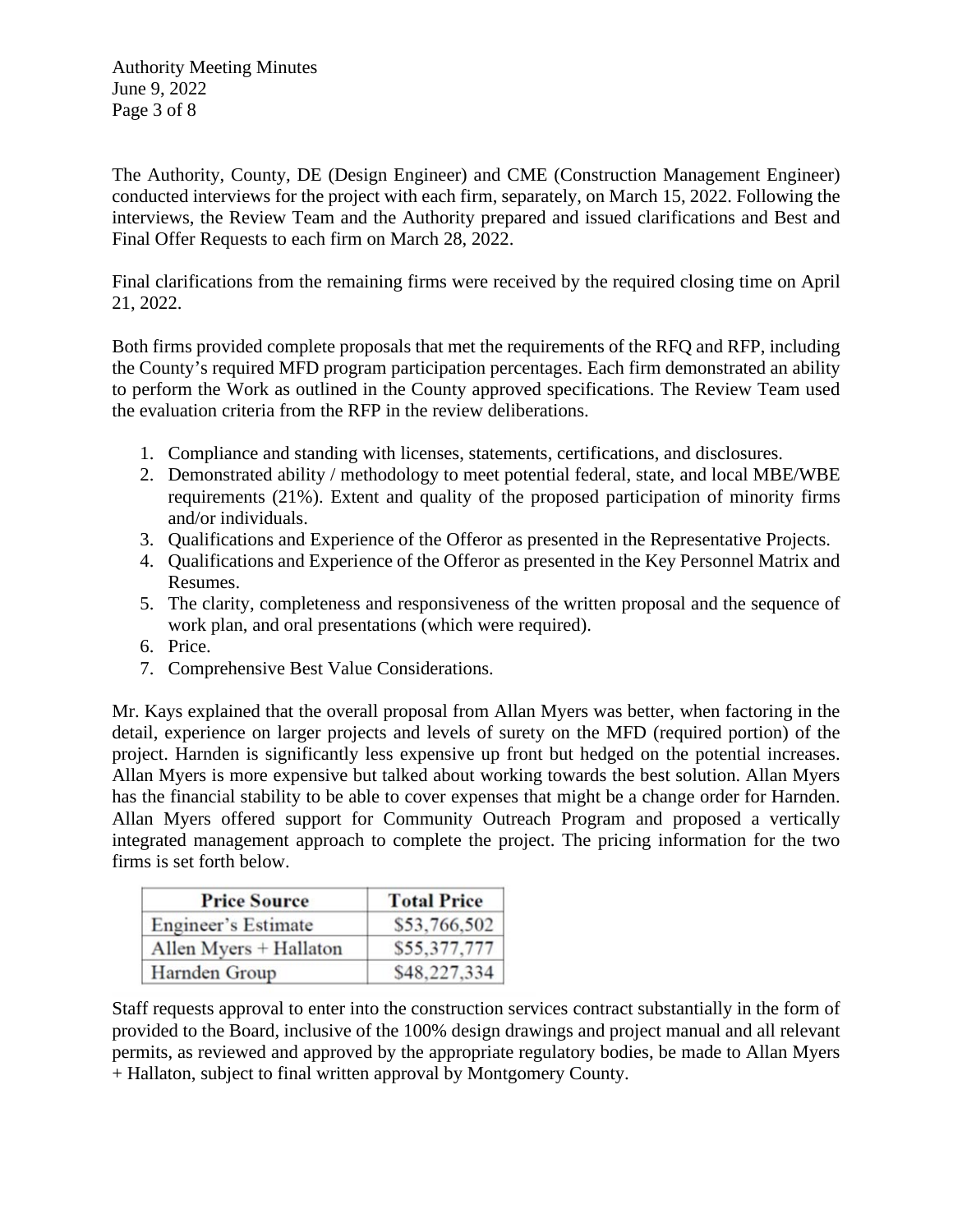Authority Meeting Minutes June 9, 2022 Page 4 of 8

Joseph Siemek asked if there were any questions or matters for discussion. Dr. Charles Glass noted that he was abstaining from voting. There being no other questions or matters for discussion, a vote was taken. The item was unanimously approved by the voting Board Members.

## **ACTION ITEM NO. 2022-3-2 – OSHA Compliance Baltimore City Contract Award**

A motion was made by Rhody Holthaus and seconded by D'Andrea Walker to approve this item.

Andrew Kays noted that the Source of Funding for this effort will be the City of Baltimore (the "City") Memorandum of Understanding, explaining that the City requested that the Authority provide technical expertise to conduct a comprehensive assessment of the Kane Street Sanitation Yard and other facilities operated by the Department of Public Works, Bureau of Solid Waste (individually the "Facility", or collectively the "Facilities") and to develop an Occupational Safety and Health Administration ("OSHA") Compliance Master Plan that identifies all infrastructural and operational improvements that can be made at the Facilities to meet OSHA standards and other applicable laws and regulations, including the Americans with Disabilities Act ("ADA").

Mr. Kays further explained that advertising took place on the Authority's website, the eMaryland Marketplace Advantage website, an email to current Authority oncall consulting firms, the distribution list for a repair project at the Quarantine Road Landfill RFP in 2021, and the list of City MWBOO firms (minority and women-owned certified firms, as approved by the City). The pre-proposal meeting took place on February 18, 2022. Addenda for the RFP were issued on the following days:

- #1: February 14, 2022, to eliminate one of the pre-proposal site visits due to the observance of a City holiday
- #2: March 2, 2022, to summarize the February 18, 2022, pre-proposal site visit and provide technical clarifications and to respond to questions
- #3: March 28, 2022, to provide technical clarifications and to respond to questions

Two proposals were received for the RFP. Table 1 below presents those firms in alphabetical order. Each Offeror met the requirements of the RFP and qualified to perform the work. Each Offeror proposed a qualified team with recent, relevant experience and proposed substantive work to be performed by qualified MBE firms. Each Offeror has recent and relevant experience with projects in the City and are familiar with City processes and facilities.

| Firm                                                         | Reference in the<br><b>Review</b> | <b>Proposal</b><br><b>Price</b> |
|--------------------------------------------------------------|-----------------------------------|---------------------------------|
| EA Engineering, Science, and Technology, Inc.,<br><b>PBC</b> | EΑ                                | $$828,110^{06}$                 |
| LaBella Associates                                           | LaBella                           | $$400,757.^{00}$                |

#### Table 1 Proposals Received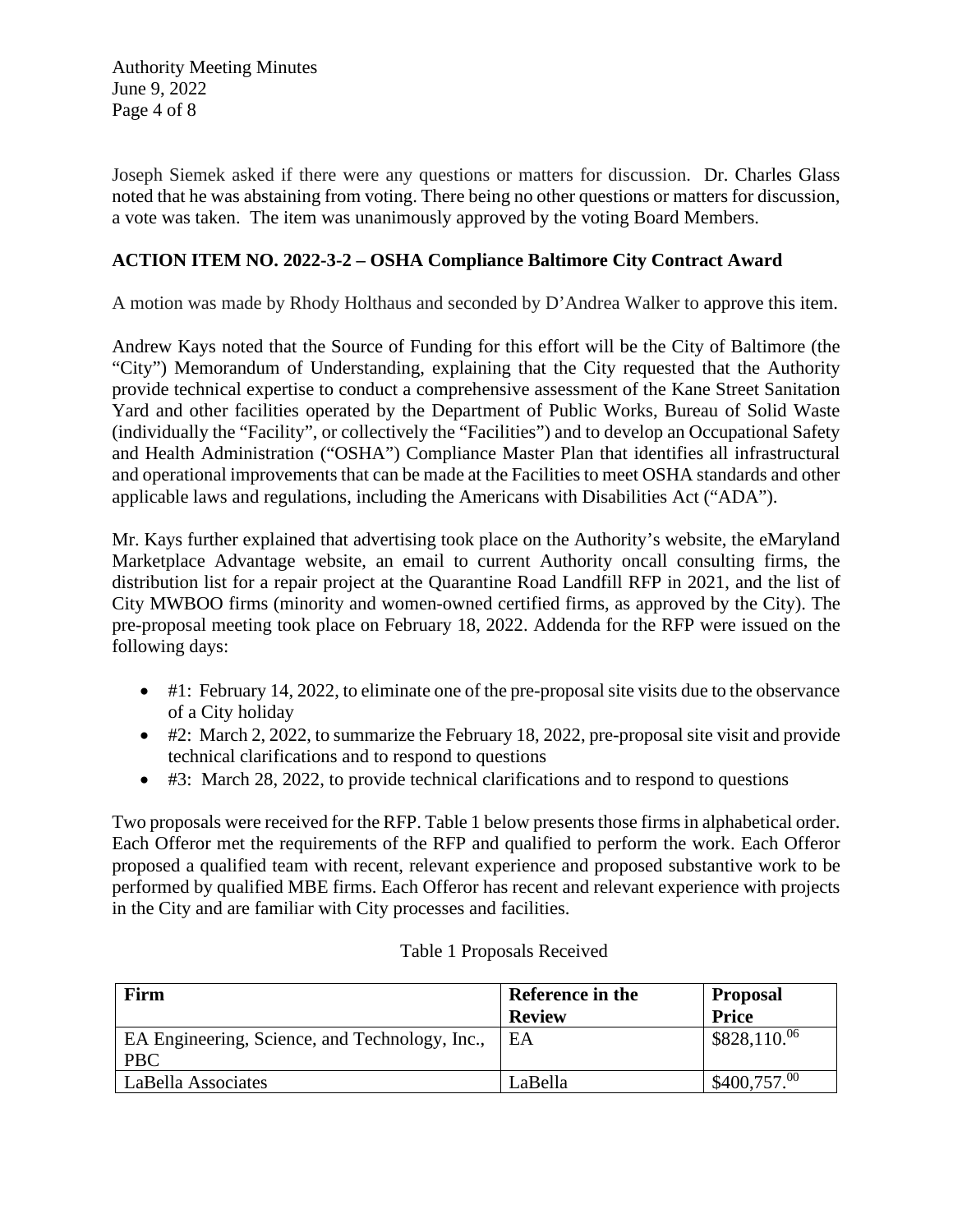Authority Meeting Minutes June 9, 2022 Page 5 of 8

Staff requests approval to enter into a contract with Labella for the proposed price of \$400,757.<sup>00</sup> subject to execution of a Memorandum of Understanding (MOU) with the City. The City will provide funding upon the execution of the MOU.

Joseph Siemek asked if there were any questions or matters for discussion. There being none, a vote was taken, and the item was unanimously approved.

# **ACTION ITEM NO. 2022-3-3 – On-Call Contract Amendment**

A motion was made by D'Andrea Walker and seconded by Rhody Holthaus to approve this item.

Andrew Kays explained that the current on-call engineer contract with SCS Engineers is set to expire June 30, 2022. However, SCS currently is performing work for several of the Member Jurisdictions that is expected to extend through September 30, 2022. Such projects include: (i) construction improvement work for Baltimore County Eastern Sanitary Landfill, including an amended scope to provide for expansion work including design, bid support, CQA and closeout support; (ii) work for Montgomery County in connection with the Transfer Station Fire Detection and Suppression System Installation; (iii) finalizing the Montgomery County Gude Landfill Remediation Preparation work (extended due to minor Pepco delays), and (iv) MES/Harford County Environmental Monitoring and Reporting Support Services to cover the end of the reporting term for the Bush Valley Landfill.

Staff is seeking approval to extend the contract term for SCS through September 30, 2022 to allow for the completion of the above-referenced projects. The respective Task Orders and/or Work Orders for such work also will be extended, as applicable, to support the additional time needed to bring the work to completion. Mr. Kays noted that the underlying funding sources will be in place for the extension period.

Joseph Siemek asked if there were any questions or matters for discussion. There being none, a vote was taken, and the item was unanimously approved.

## **ACTION ITEM NO. 2022-3-4 – Budget Amendments**

A motion was made by Willie Wainer and seconded by Dr. Glass to approve this item.

Andrew Kays explained that budget amendments are needed the remainder of FY 2022, as follows:

1. Howard County Export (AJ) Account – Mr. Kays noted that the amount requested for the Howard County Export Account was originally in the amount of \$100,000. However, based on updated information from Howard County, such amount needs to be amended to \$122,093.70 to support services through the end of Fiscal Year 2022, and to match the amount of the Purchase Order provided by Howard County.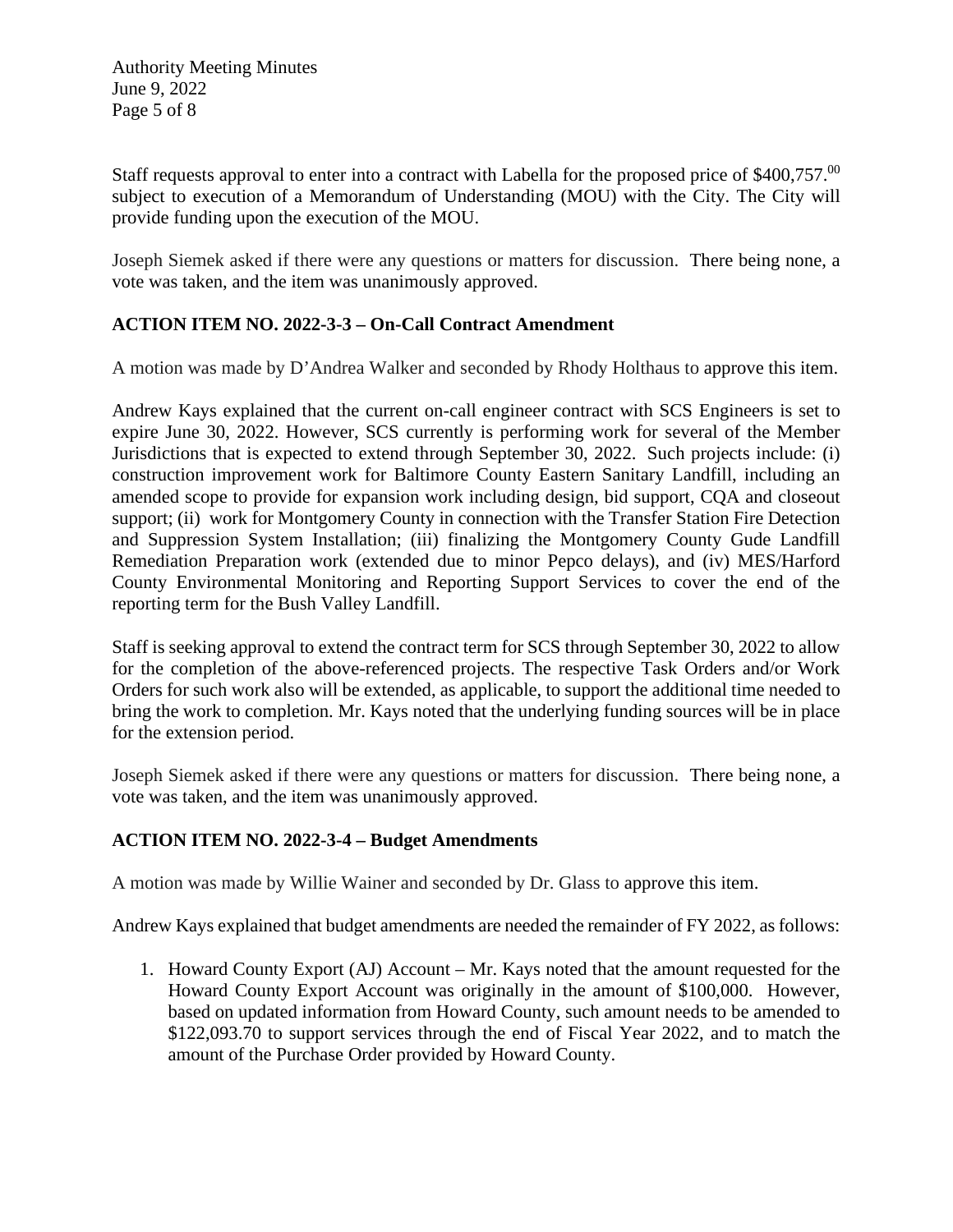Authority Meeting Minutes June 9, 2022 Page 6 of 8

Rhody Holthaus inquired whether a vote was needed to amend the requested budget amount for the Howard County Export Account. After confirming with Mr. Kays that the amended amount was not included in the board package, Joseph Siemek called for a motion to approve the amendment to the budget amount requested for the Howard County Export Account to \$122,093.70. A motion was made by Rhody Holthaus and seconded by D'Andrea Walker. A vote was taken and amending the amount of the budget request for the Howard County Export Account was unanimously approved.

2. Montgomery County LFGE Account – An increase in the amount of \$200,000 is needed for the County's LFGE Account to support work at the Oaks and Gude Landfills through the end of Fiscal Year 2022.

Staff is requesting budget amendments in the amounts as set forth above.

Joseph Siemek asked if there were any questions or matters for discussion with respect to Action Item No. 2022-3-4, as amended. There being none, a vote was taken, and the item was unanimously approved.

#### **ACTION ITEM NO. 2022-3-5 – Office Lease Renewal**

A motion was made by Mark DeLuca and seconded by Willie Wainer to approve this item.

Andrew Kays noted that the Source of Funding for the office lease renewal will be the Annual Administrative budget, explaining that the office lease renewal was a Discussion Item at the April 7<sup>th</sup> Board Meeting and such Discussion Item is included with those meeting minutes. Briefly, the Authority's office lease expires on January 31, 2024.   The Authority currently pays \$20.24 per square foot full-service escalating by 3.0% annually on both the office and storage spaces. The Authority occupies 5,039 square feet of office space and 500 square feet of storage space, for a total of 5,539 rentable square feet.  Staff is seeking to extend the lease early to take advantage of the tenant-friendly conditions that currently exist in the Central Business District (CBD) office market. The negotiated rate at the commencement of the new lease term is \$21.00 per rentable square foot for the office space and \$10.00 per rentable square foot for the storage space, with a 2.75% annual escalator.  The new lease term begins February 1, 2024 and shall be for a period of 5 years and 6 months.

Rates are expected to increase over the next year or so with the relocation of State of Maryland employees to the CBD. As an update, it was recently announced that the Department of Human Services (DHS) will move 700 workers into 150,000 square feet at 25 S. Charles St., paying \$3.65 Million per year in rent under a 10-year lease that was approved, without comment, by the Board of Public Works.

As a reminder, Mr. Kays noted that Staff considered office relocation, including the use of flex space, but determined that the lease renewal makes the most sense fiscally and practically, and it allows the Authority to support the Governor's initiative for businesses/agencies to remain in the CBD.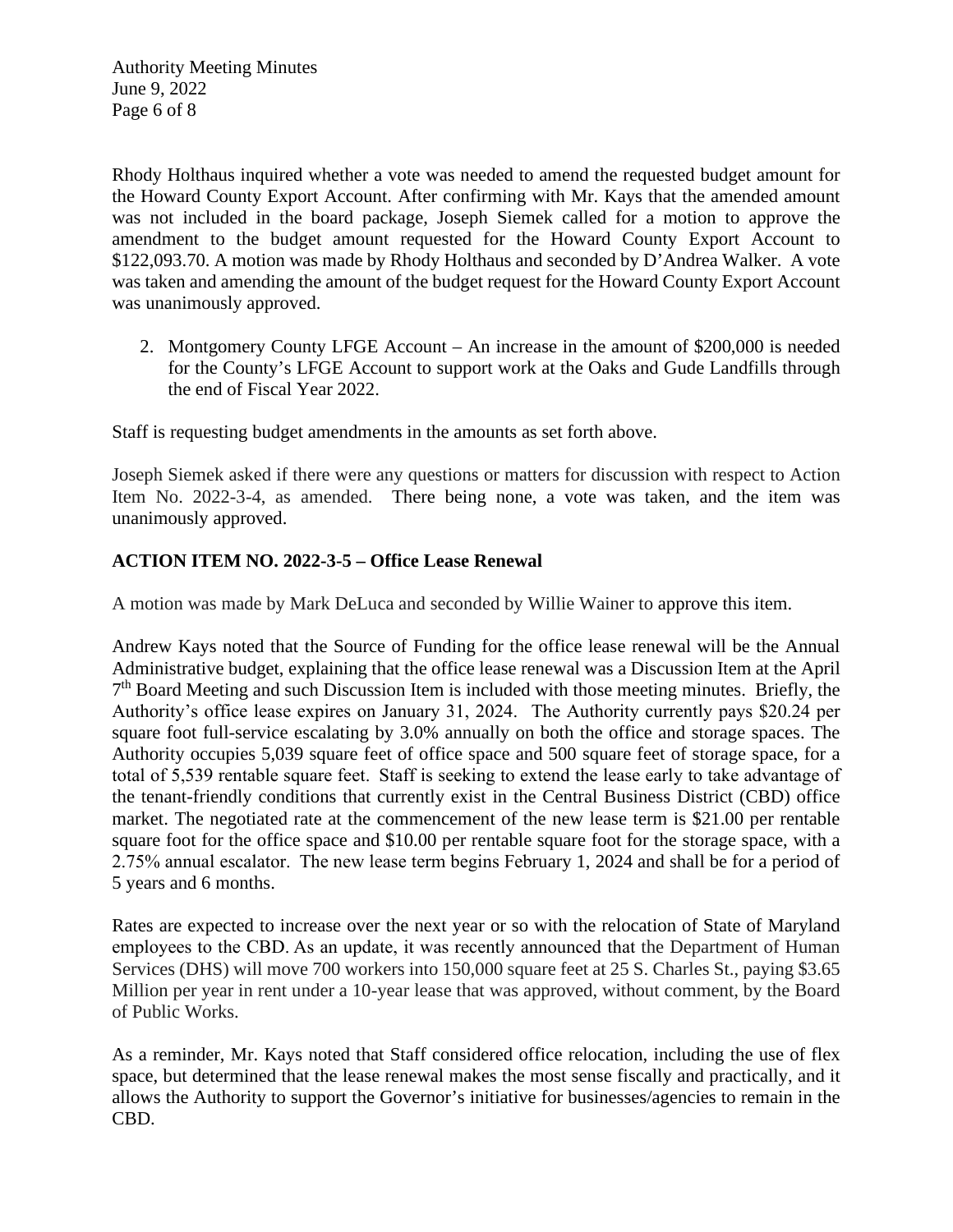Authority Meeting Minutes June 9, 2022 Page 7 of 8

Staff is requesting that the Board approve the renewal of the office lease and authorize the Executive Director to execute a renewal term sheet substantially reflecting the terms above, as well as the resulting lease amendment documentation.

Joseph Siemek asked if there were any questions or matters for discussion. There being none, a vote was taken, and the item was unanimously approved.

## **ACTION ITEM NO. 2022-3-6 – Fiscal Year 2023 Budget**

A motion was made by D'Andrea Walker and seconded by Rhody Holthaus to approve this item.

Andrew Kays noted that there would be an upcoming walk on budget amendment request with respect to one of the on-call contracts that required a separate vote to approve. Mr. Kays then reviewed the contents of the Fiscal Year 2023 budget package with the Board. Mr. Kays touched upon several of the highlights regarding the goals for Fiscal Year 2023 for each of the Member Jurisdictions. Mr. Kays explained that the preliminary workplan was developed in conjunction with staff from Member Jurisdictions and their input with respect to known projects for the upcoming fiscal year has been incorporated. He noted the possibility of changes to the plan, and corresponding budget items, as Members direct the Authority over the course of the coming Fiscal Year. Mr. Kays noted the status of the contracts (including an increase in the amount of \$700,000 for the ARM on-call contract and an increase in the amount of \$750,000 for the EA Engineering on-call contract). Mr. Kays identified the need to amend the requested increase amount for the SCS Engineers on-call contract from \$1,600,000 to \$2,500,000, which reflects \$700,000 for Montgomery County LFGE work and additional work expected to begin after July 1, 2022.

Rhody Holthaus inquired whether the public benefits planned for the Gude Remediation Project were included in the design budget package or slated to be undertaken in the future. Mr. Kays explained that Montgomery County worked closely with the neighboring communities regarding the passive recreational use of the facility upon completion of the remediation. He further explained that such elements, including a dog park and walking trails, are reflected in the budget, and confirmed that such elements also are included in the contract with Allan Myers and Hallaton. Mr. Kays noted that the beneficial use work will be undertaken after the remediation is complete, to avoid any harm to the remediation effort.

Joseph Siemek confirmed with Andrew Kays that there were no other walk on amendments for the budget. After noting the Accomplishments for Fiscal Year 2022 that were provided in the board package, Mr. Siemek requested a motion to approve the amendment to increase the SCS oncall contract from \$1,600,000 to \$2,500,000 under Action Item No. 2022-3-6. A motion was made by Rhody Holthaus and seconded by D'Andrea Walker. A vote was taken and the item was unanimously approved. To complete his presentation, Mr. Kays provided that the Salary Survey was included for use by the Board during the closed session.

Joseph Siemek asked if there were any comments or questions for Mr. Kays related to the budget. There being no questions, Mr. Siemek announced that the Board would next meet in a closed session regarding discussions with respect to compensation for the Executive Director and employees for Fiscal Year 2023 (as well as any other personnel matters).